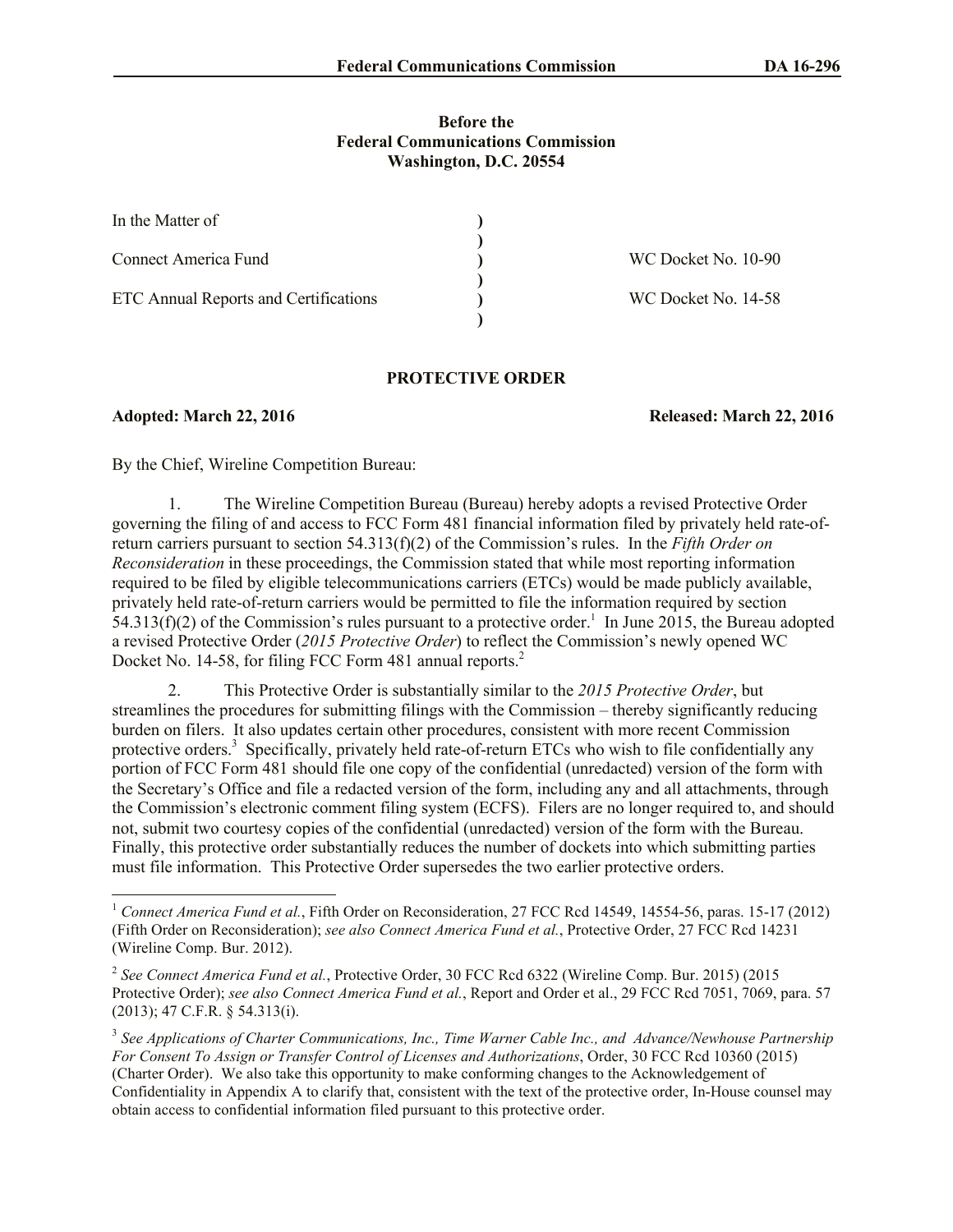3. *Definitions.* As used herein, capitalized terms not otherwise defined in this Protective Order shall have the following meanings:

"Acknowledgment" means the Acknowledgment of Confidentiality attached as Appendix A hereto.

"Competitive Decision-Making" means a person's activities, association, or relationship with any of his clients involving advice about or participation in the relevant business decisions or the analysis underlying the relevant business decisions of the client in competition with or in a business relationship with the Submitting Party or with a Third-Party Interest Holder.

"Confidential Information" means information that is required to be filed pursuant to section 54.313(f)(2) of the Commission's regulations, 47 C.F.R. § 54.313(f)(2); that is not otherwise available from publicly available sources; that the Submitting Party has kept strictly confidential and that is subject to protection under FOIA and the Commission's implementing rules.

"Counsel" means In-House Counsel and Outside Counsel of Record.

"Document" means any written, recorded, electronically stored, or graphic material, whether produced or created by the Submitting Party or another person.

"In-House Counsel" means an attorney employed by a Participant in these proceedings or employed by an affiliated entity and who is actively engaged in the conduct of these proceedings, provided that such attorney is not involved in Competitive Decision-Making. In this regard, an In-House Counsel's employer is considered his or her client.

"Outside Counsel of Record" or "Outside Counsel" means the attorney(s), firm(s) of attorneys, or sole practitioner(s), as the case may be, retained by a Participant in these proceedings, provided that such attorneys are not involved in Competitive Decision-Making. The term "Outside Counsel of Record" includes any attorney employed by a non-commercial Participant in these proceedings, provided that such attorney is not involved in Competitive Decision-Making.

"Outside Consultant" means a consultant or expert retained for the purpose of assisting Outside Counsel or a Participant in these proceedings, provided that such consultant or expert is not involved in Competitive Decision-Making. The term "Outside Consultant" includes any consultant or expert employed by a non-commercial Participant in these proceedings, provided that such consultant or expert is not involved in Competitive Decision-Making.

"Outside Firm" means a firm, whether organized as a partnership, limited partnership, limited liability partnership, limited liability company, corporation or otherwise, of Outside Counsel or Outside Consultants.

"Participant" means a person or entity that has filed, or has a good faith intention to file, material comments in these proceedings.

"Redacted Confidential Document" means a copy of a Stamped Confidential Document where the Confidential Information has been redacted.

"Reviewing Party" means a person who has obtained access to Confidential Information (including Stamped Confidential Documents) pursuant to paragraphs 7 or 11 of this Protective Order.

"Stamped Confidential Document" means any FCC Form 481 annual report, including any attachments, or any part thereof, that contains Confidential Information and that bears the legend (or which otherwise shall have had the legend recorded upon it in a way that brings its attention to a reasonable examiner) "CONFIDENTIAL INFORMATION – SUBJECT TO PROTECTIVE ORDER BEFORE THE FEDERAL COMMUNICATIONS COMMISSION," unless the Commission determines,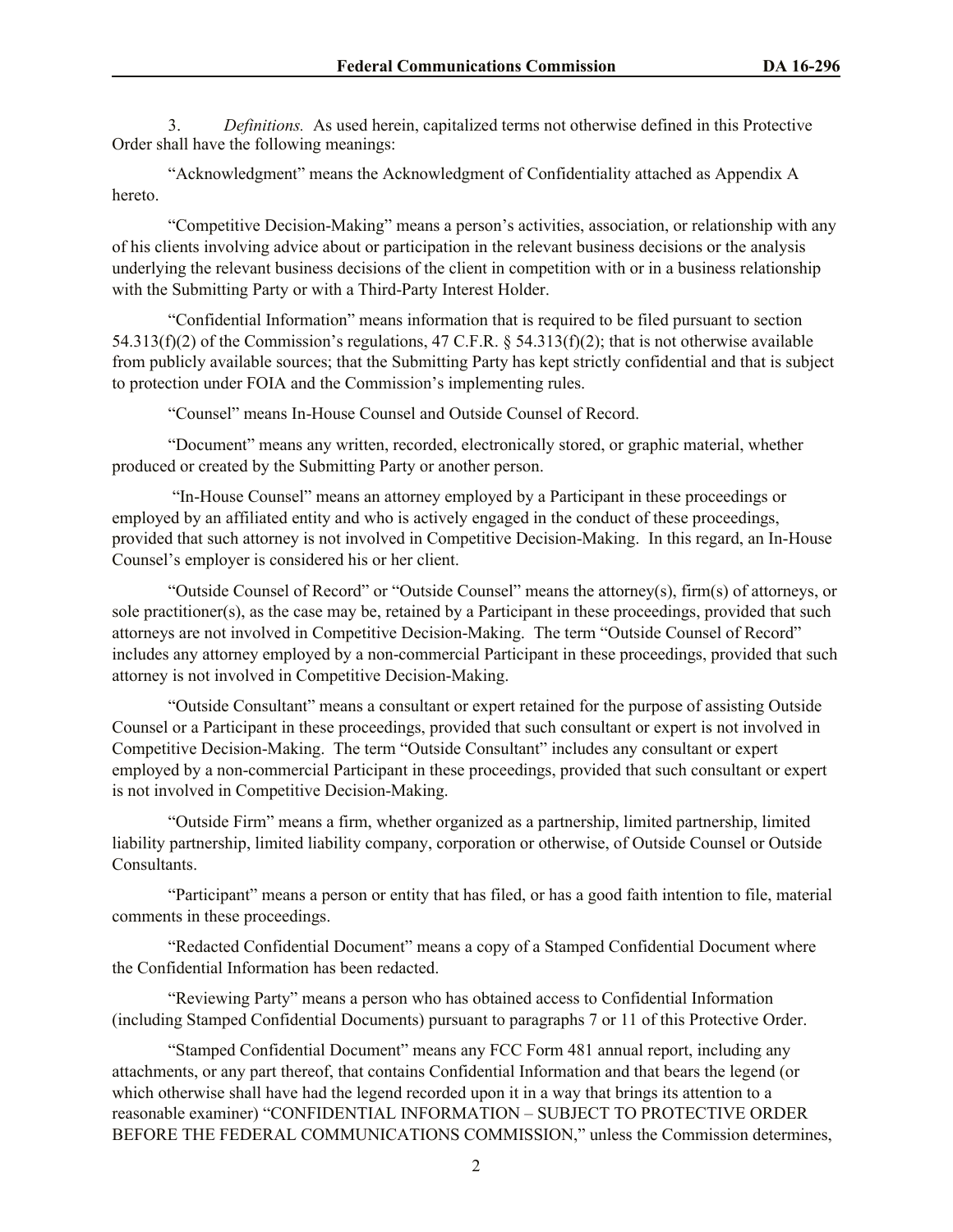*sua sponte* or by request pursuant to paragraph 4 of this Protective Order or sections 0.459 or 0.461 of its rules,<sup>4</sup> that any such document is not entitled to confidential treatment. By designating a document a "Stamped Confidential Document," a Submitting Party signifies and represents that it contains Confidential Information.

"Submitting Party" means a person or entity who submits a Stamped Confidential Document.

"Support Personnel" means employees of a Reviewing Party's Outside Firm and third-party contractors and employees of third-party contractors who are assisting in these proceedings, provided such persons are involved solely in performing clerical or ministerial functions with regard to documents and information connected with these proceedings, including performing one or more aspects of organizing, filing, coding, converting, storing, or retrieving documents or data or designing programs for handling data connected with these proceedings.

"Third-Party Interest Holder" means a person who is not a Submitting Party who has a confidentiality interest in Confidential Information that is submitted under this Protective Order.

4. *Challenge to Designation*. Any person wishing to challenge the designation of a document, portion of a document or information as confidential must file such a challenge at the Commission and serve it on the Submitting Party and any known Third-Party Interest Holders. The Submitting Party and any Third-Party Interest Holders must file any reply within five business days, and include a justification for treating the information as Confidential. The documents and information challenged will continue to be accorded confidential treatment until the Commission acts on the request and any timely motion for a judicial stay has been acted upon.<sup>5</sup> Any decision on whether the materials should be accorded confidential treatment does not constitute a resolution of the merits concerning whether such information would be released publicly by the Commission upon an appropriate request under our rules implementing FOIA.<sup>6</sup>

5. *Submission of Stamped Confidential Documents.* A Submitting Party shall submit to the Secretary's Office one copy of each Stamped Confidential Document it seeks to file and an accompanying cover letter. Before doing so, the Submitting Party shall notify any known Third-Party Interest Holders who have a confidentiality interest in any such Stamped Confidential Document. Each page of the Stamped Confidential Document shall be stamped "CONFIDENTIAL INFORMATION –– SUBJECT TO PROTECTIVE ORDER BEFORE THE FEDERAL COMMUNICATIONS COMMISSION." The cover letter also shall contain this legend. In addition, the Submitting Party shall also file through the Commission's Electronic Comment Filing System (ECFS) a copy of the respective Redacted Confidential Document and an accompanying cover letter.<sup>7</sup> Each Redacted Confidential Document shall have the same pagination as the Stamped Confidential Document from which it is derived. Each page of the Redacted Confidential Document and the accompanying cover letter shall be stamped "REDACTED – FOR PUBLIC INSPECTION." To the extent that any page of the filing contains both Confidential Information and non-confidential information, only the Confidential Information may be redacted and the page of the unredacted filing shall clearly distinguish between the Confidential Information and the non-confidential information.

6. *Copying Sensitive Documents*. If, in the reasonable judgment of the Submitting Party, a

 4 47 C.F.R. §§ 0.459, 0.461.

 $5 \text{ } Cf.$  47 C.F.R. §§ 0.459(g), 0.461(i).

<sup>6</sup> *See* 47 C.F.R. §§ 0.459(h), 0.461.

 $<sup>7</sup>$  If a party is not able to submit a copy of the Redacted Confidential Document via ECFS, it must file two copies of</sup> the Redacted Confidential Document or Redacted Confidential Document with the Secretary's Office along with the appropriately stamped cover letter.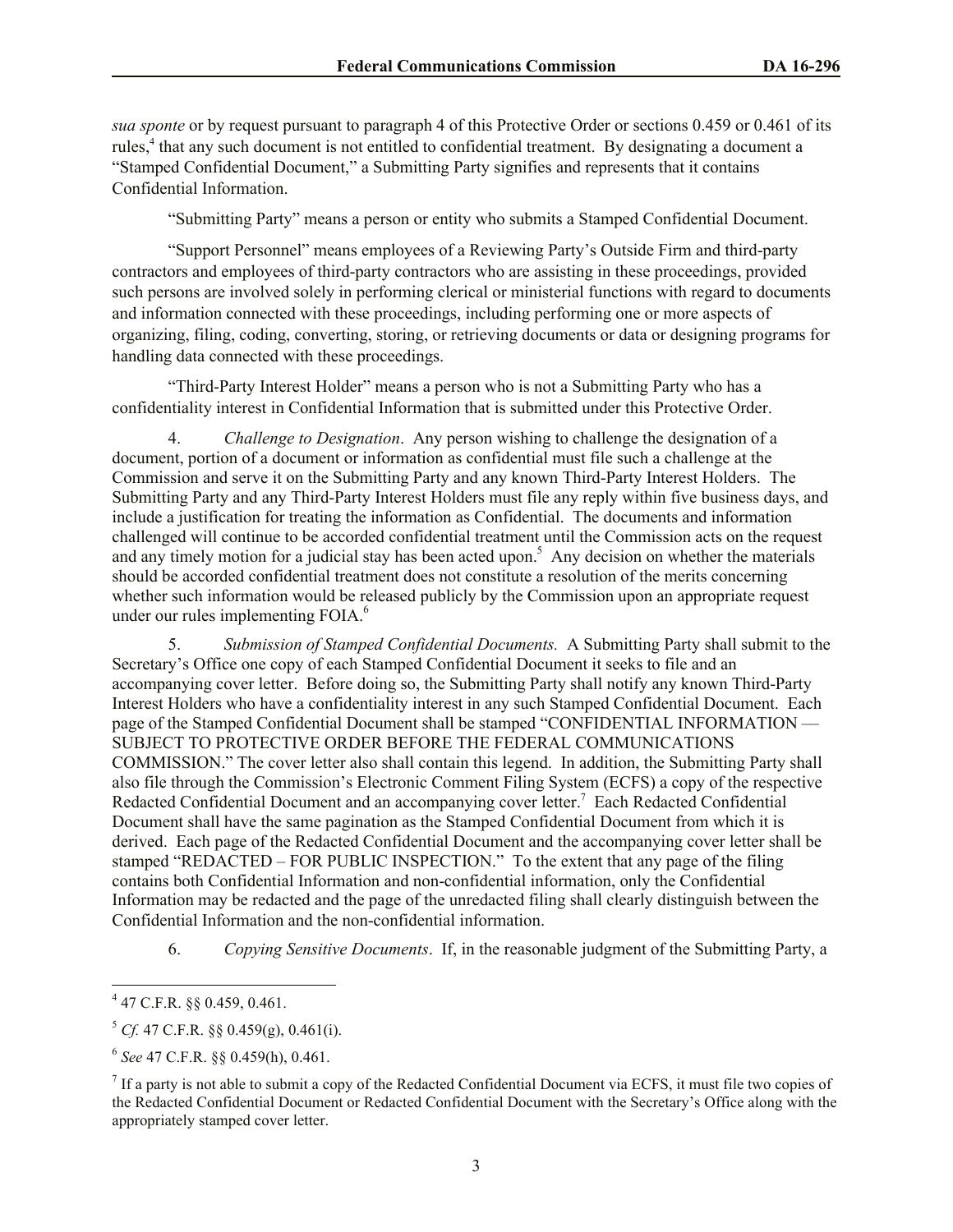Confidential Document contains information so sensitive that copying of it should be restricted, the Submitting Party may mark the document with the legend "Additional Copying Restricted." Each Outside Firm shall receive only one copy of the document and no more than two additional copies, in any form, shall be made. Application for relief from this restriction against further copying may be made to the Commission, with notice to Counsel of Record for the Submitting Party, which will be granted only for cause*.*

7. *Procedure for Obtaining Access to Confidential Information.* Any person other than Support Personnel seeking access to Confidential Information subject to this Protective Order shall sign and date the Acknowledgment agreeing to be bound by the terms and conditions of this Protective Order, and file the Acknowledgment with the Commission. A copy of the Acknowledgment also shall be delivered to the relevant Submitting Party through its Counsel of Record and any known Third-Party Interest Holders through counsel so that it is received at least five business days prior to such person's reviewing or having access to the Submitting Party's Confidential Information. Where there are multiple Submitting Parties or Third-Party Interest Holders, a copy of the Acknowledgment must be served on each within the time period stated above.

8. *Procedure for Objecting to the Disclosure of Confidential Information to a Potential*  Reviewing Party.<sup>8</sup> Each Submitting Party and Third-Party Interest Holder shall have an opportunity to object to the disclosure of its Confidential Information or to a person seeking to review that information pursuant to this Protective Order. A Submitting Party or Third-Party Interest Holder must file any such objection at the Commission and serve it on counsel for the person seeking access within three business days after receiving a copy of that person's Acknowledgment. Persons filing Acknowledgments shall not have access to Confidential Information before the period for filing objections has passed, unless both the Submitting Party and any known Third-Party Interest Holders waive this requirement. If a Submitting Party files additional documents containing Confidential Information, the Submitting Party shall notify any known Third-Party Interest Holders who have a confidentiality interest in the information before filing the additional documents. The Submitting Party shall file any objection to the disclosure of that additional Confidential Information to any Reviewing Party before or contemporaneous with the filing, and any Third-Party Interest Holder shall file such any objection as promptly as practicable. Until any timely objection is resolved by the Commission in favor of the person seeking access and, if a motion for a judicial stay is timely filed, until such a motion is acted upon, a person subject to an objection shall not have access to the relevant Confidential Information.<sup>9</sup> If an objection is not timely filed with the Commission, the Commission will nonetheless consider the objection and retains its discretion to prohibit further access to Confidential by the Reviewing Party until the objection is resolved.

9. *Review of Stamped Confidential Documents.* A Submitting Party shall make available for review the Stamped Confidential Documents of such party at the offices of the party's Outside Counsel of

l

 $8$  This paragraph describes the procedure for objecting to a specific individual being permitted to review Confidential Information pursuant to this Protective Order. The procedure for objecting to specific Confidential Information being reviewed by *any* individual pursuant to the Protective Order (in other words, for requesting that certain information be entirely withheld from review under the Protective Order) is set forth in paragraph 26 of the Order adopting the Protective Order in the Charter-Time Warner-Bright House proceeding. *See Charter Order*, 30 FCC Rcd at 10374, para. 26. As stated there, where such an objection is timely made, we will not require that the information at issue be disclosed under the Protective Order until the Commission resolves the objection, and if a timely motion for judicial stay is filed, until the court rules upon the stay motion.

<sup>&</sup>lt;sup>9</sup> An objection ordinarily will first be ruled upon by the Bureau. If the Bureau rejects the objection, the objecting party will be provided 10 business days to file an Application for Review with the Commission; if an Application for Review is not filed within that time, the Confidential Information shall be made available to the Reviewing Party. If an Application for Review is timely filed and is denied by the Commission, the objecting party will be provided 10 business days to seek a judicial stay of the Commission's Order; if a motion for stay is not filed within that time, the Confidential Information shall be made available to the Reviewing Party.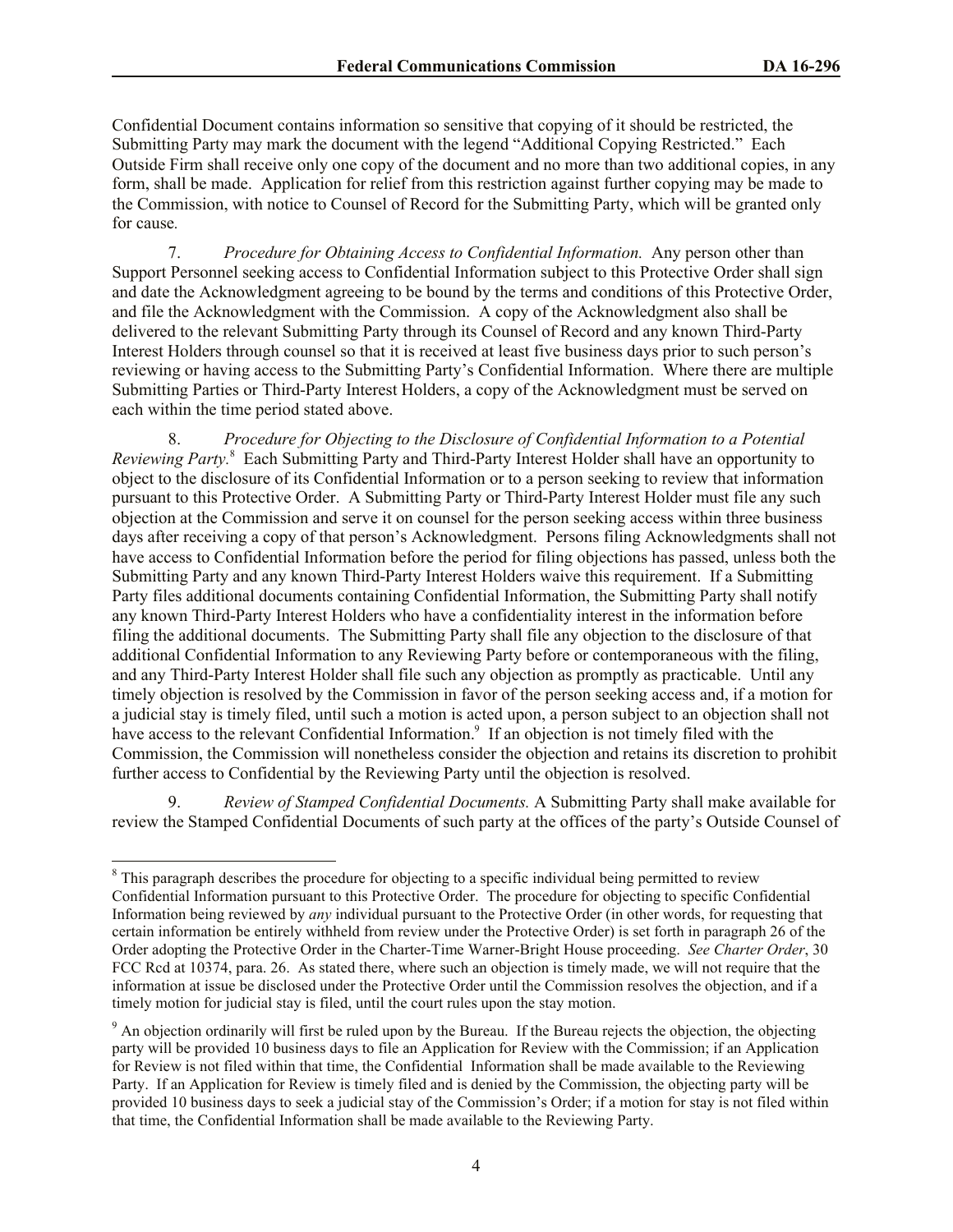Record. Subject to the provisions of paragraph 6, a Reviewing Party shall be provided the following alternatives: (1) a Reviewing Party shall be provided adequate opportunity to inspect the documents on site; (2) a Reviewing Party may inspect the documents on site with the ability to request copies, at cost, of some or all of the documents; or (3) a Reviewing Party may request a complete set of the documents at cost, allowing two business days after the request is made for receipt of the copies. If a Reviewing Party plans on requesting a complete set of documents, it is encouraged to make such a request at the time it submits the Acknowledgment to allow it the opportunity to begin reviewing the documents at the end of the five-day period referred to in paragraph 7. All copies of documents that are removed from the Submitting Party's office must be returned or destroyed in accordance with the terms of paragraph 20.

10. *Use of Confidential Information*. Persons obtaining access to Confidential Information under this Protective Order shall use the information solely for the preparation and conduct of these proceedings before the Commission and any subsequent judicial proceeding arising directly from these proceedings and, except as provided herein, shall not use such documents or information for any other purpose, including without limitation business, governmental, or commercial purposes, or in any other administrative, regulatory or judicial proceedings. Should the Commission rely upon or otherwise make reference to any Confidential Information in its orders in these proceedings, it will do so by redacting any Confidential Information from the public version of the order and by making the unredacted version of the order available only to a court and to those persons entitled to access to Confidential Information under this Protective Order, as appropriate.

11. *Permissible Disclosure*. A Reviewing Party may discuss and share the contents of Confidential Information with another Reviewing Party, with Support Personnel, as appropriate, and with the Commission and its staff. A Submitting Party's Confidential Information may be disclosed to employees and Counsel of the Submitting Party, and a Third-Party Interest Holder's Confidential Information may be disclosed to employees and Counsel of the Third-Party Interest Holder.

12. *Filings with the Commission*. A party making a filing in these proceedings that contains Confidential Information shall submit to the Secretary's Office one copy of the filing containing the Confidential Information (the "Confidential Filing") and an accompanying cover letter. The cover or first page of the Confidential Filing and each page of the Confidential Filing that contains or discloses only Confidential Information shall be clearly marked "CONFIDENTIAL INFORMATION – SUBJECT TO PROTECTIVE ORDER BEFORE THE FEDERAL COMMUNICATIONS COMMISSION." The accompanying cover letter shall also contain the appropriate legend. The Confidential Filing shall be made under seal, and will not be placed in the Commission's public file. The party shall submit a copy of the filing in redacted form, *i.e.*, containing no Confidential Information (the "Redacted Confidential Filing") to the Commission via ECFS.<sup>10</sup> The Redacted Confidential Filing and the accompanying cover letter shall be stamped "REDACTED – FOR PUBLIC INSPECTION." The cover letter accompanying the Redacted Confidential Filing shall state that the party is filing a redacted version of the filing. Each Redacted Confidential Filing shall have the same pagination as the Confidential Filing from which it is derived. To the extent that any page of the Confidential Filing contains any Confidential Information, only the Confidential Information may be redacted and the page of the unredacted Confidential Filing shall clearly distinguish among the Confidential Information and the non-confidential information.

13. *Non-Disclosure of Confidential Information.* Except with the prior written consent of the Submitting Party or as provided under this Protective Order, Confidential Information shall not be disclosed further.

14. *Protection of Stamped Confidential Documents.* A Reviewing Party shall have the obligation to ensure that access to Confidential Information (including Stamped Confidential Documents)

 $\overline{\phantom{a}}$ 

 $10$  If a party is not able to submit a copy of the Redacted Confidential Filing via ECFS, it must file two copies of the Redacted Confidential Filing with the Secretary's Office along with the appropriately stamped cover letter, as described in this paragraph.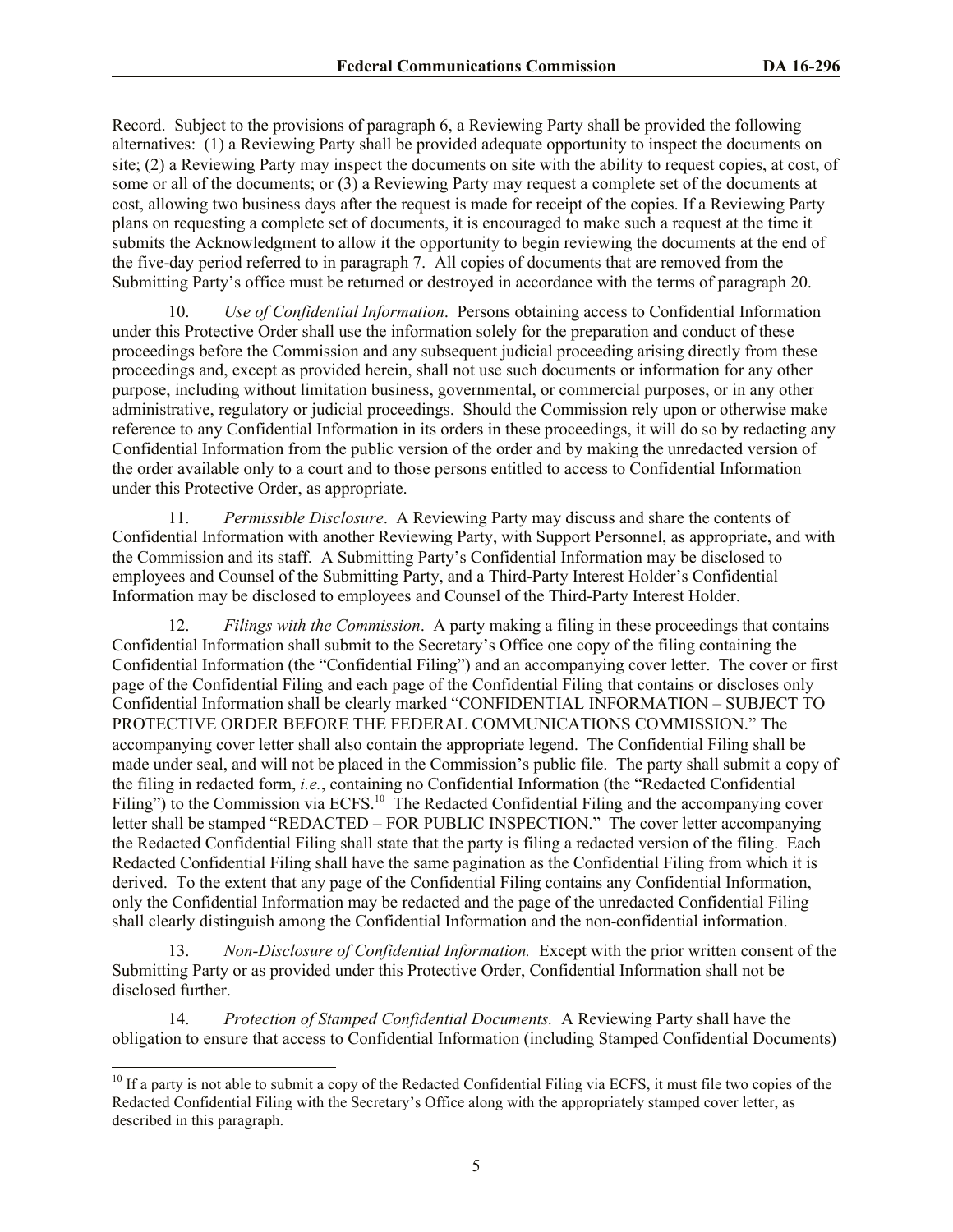is strictly limited as prescribed in this Protective Order. A Reviewing Party shall have the further obligation to ensure that Confidential Information are used only as provided in this Protective Order.

15. *Requests for Additional Disclosure*. If any person requests disclosure of Confidential Information outside the terms of this Protective Order, such a request will be treated in accordance with sections 0.442 and 0.461 of the Commission's rules.

16. *Client Consultation*. Nothing in this Protective Order shall prevent or otherwise restrict Counsel from rendering advice to their clients relating to the conduct of these proceedings and any subsequent judicial proceeding arising therefrom and, in the course thereof, relying generally on examination of Confidential Information to which they have access under this Protective Order; *provided, however*, that in rendering such advice and otherwise communicating with such clients, Counsel shall not disclose Confidential Information.

17. *No Waiver of Confidentiality*. Disclosure of Confidential Information as provided herein by any person shall not be deemed a waiver by any Submitting Party of any privilege or entitlement to confidential treatment of such Confidential Information. Reviewing Parties, by viewing this material, agree: (1) not to assert any such waiver; (2) not to use Confidential Information to seek disclosure in any other proceeding; and (3) that accidental disclosure of Confidential Information by a Submitting Party to a Reviewing Party shall not be deemed a waiver of any privilege or entitlement provided that the Submitting Party takes prompt remedial action.

18. *Subpoena by Courts, Departments*, *or Agencies*. If a court, or a federal or state department or agency issues a subpoena for or orders the production of Stamped Confidential Documents or Confidential Information that a party has obtained under the terms of this Protective Order, such party shall promptly notify each relevant Submitting Party and each known Third-Party Interest Holder of the pendency of such subpoena or order. Consistent with the independent authority of any court, department or agency, such notification must be accomplished such that each Submitting Party and Third-Party Interest Holder has sufficient opportunity to oppose such production prior to the production or disclosure of any Stamped Confidential Document or Confidential Information.

19. *Violations of the Protective Order.* Should a Reviewing Party violate any of the terms of this Protective Order, such Reviewing Party shall immediately convey that fact to the Commission and to the relevant Submitting Parties and known Third-Party Interest Holders. Further, should such violation consist of improper disclosure of Confidential Information, the violating person shall take all necessary steps to remedy the improper disclosure. The Commission retains its full authority to fashion appropriate sanctions for violations of this Protective Order, including but not limited to suspension or disbarment of Counsel or Consultants from practice before the Commission, forfeitures, cease and desist orders, and denial of further access to Confidential Information in this or any other Commission proceeding. Nothing in this Protective Order shall limit any other rights and remedies available to the Submitting Party or any Third-Party Interest Holder at law or in equity against any person using Confidential Information in a manner not authorized by this Protective Order.

20. *Termination of Proceeding*. The provisions of this Protective Order shall not terminate at the conclusion of these proceedings. Within two weeks after conclusion of the last of these proceedings and any administrative or judicial review, Reviewing Parties shall destroy or return to the Submitting Party Stamped Confidential Documents and all copies of the same. No material whatsoever containing or derived from Confidential Information may be retained by any person having access thereto, except Outside Counsel and Outside Consultants may retain, under the continuing strictures of this Protective Order, two copies of pleadings (one of which may be in electronic format) prepared in whole or in part by that party that contain Confidential Information, and one copy of orders issued by the Commission or Bureau that contain Confidential Information. All Reviewing Parties shall certify compliance with these terms and shall deliver such certification to Counsel for the Submitting Party and file such certification with the Commission not more than three weeks after conclusion of the last of these proceedings. Such certification shall be made pursuant to 28 U.S.C. section 1746 and is subject to 18 U.S.C. section 1001. The provisions of this paragraph regarding retention of Stamped Confidential Documents and copies of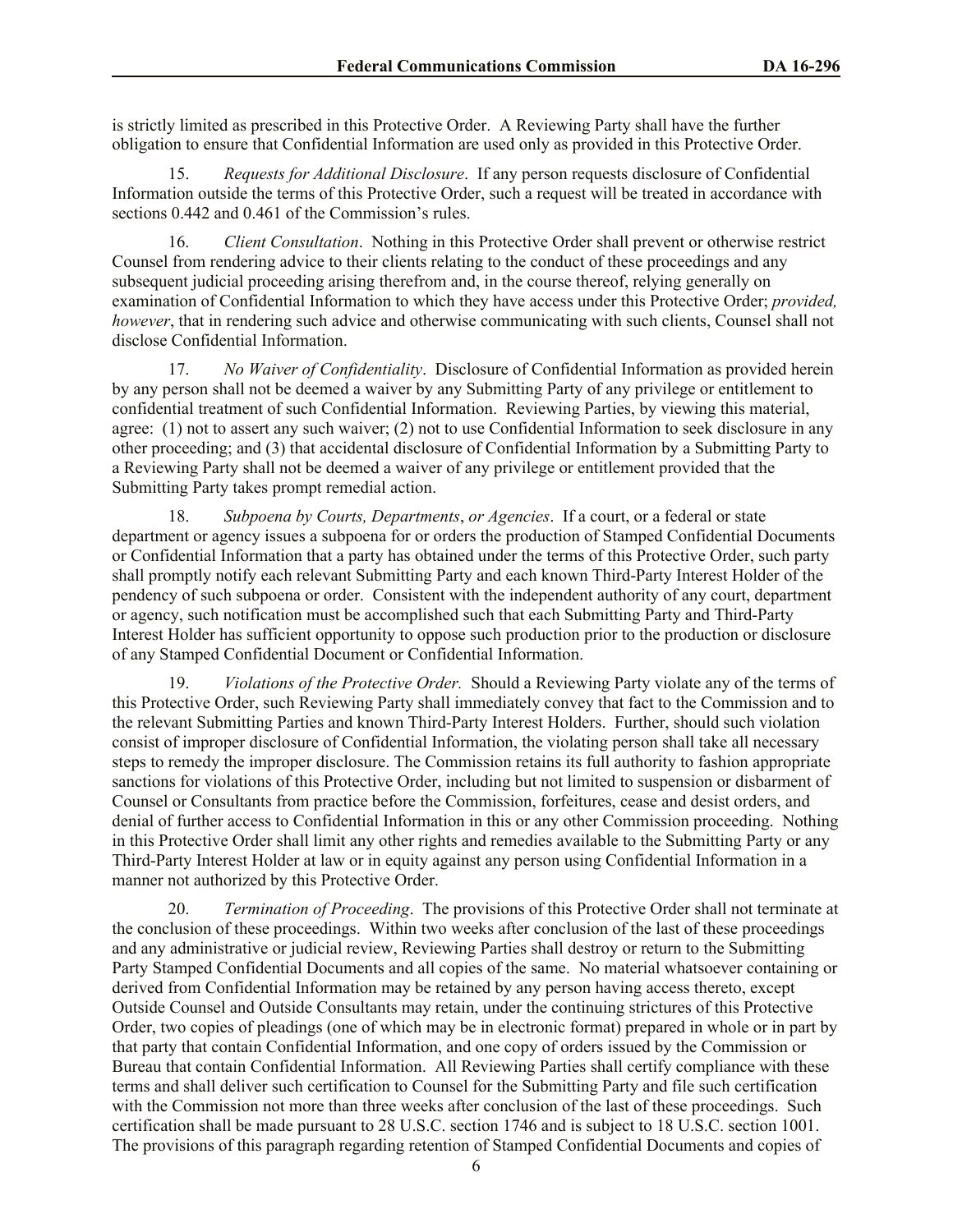the same and Confidential Information shall not be construed to apply to the Commission or its staff.

21. *Questions*. Questions concerning this Protective Order should be addressed to Jonathan Lechter, Jonathan.Lechter@fcc.gov, Wireline Competition Bureau, (202) 418-7387 or Heidi Lankau, Heidi.Lankau@fcc.gov, Wireline Competition Bureau, (202) 418-2876.

# FEDERAL COMMUNICATIONS COMMISSION

Matthew S. DelNero Chief Wireline Competition Bureau